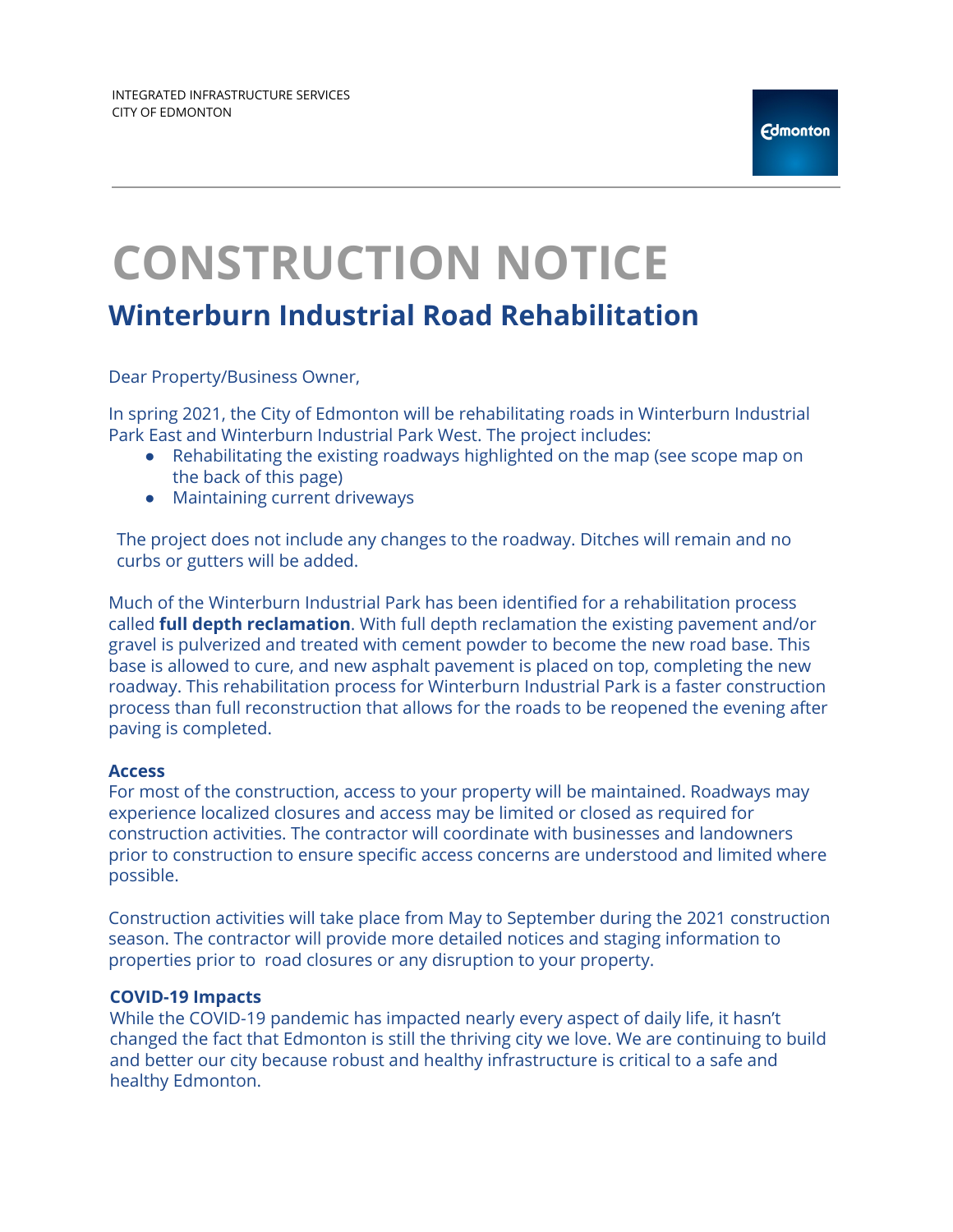As part of the efforts leading up to and during construction, the City is closely following the most recent guidelines and recommendations set by the Government of Alberta and Alberta Health. Extra steps are being taken to ensure that the places where the City continues to work and build are safe, sanitary, and provide adequate space for workers and the public to maintain an appropriate physical distance.

If you have questions, please email info@islengineering.com and one of the project team members will be in contact with you.

THANK YOU